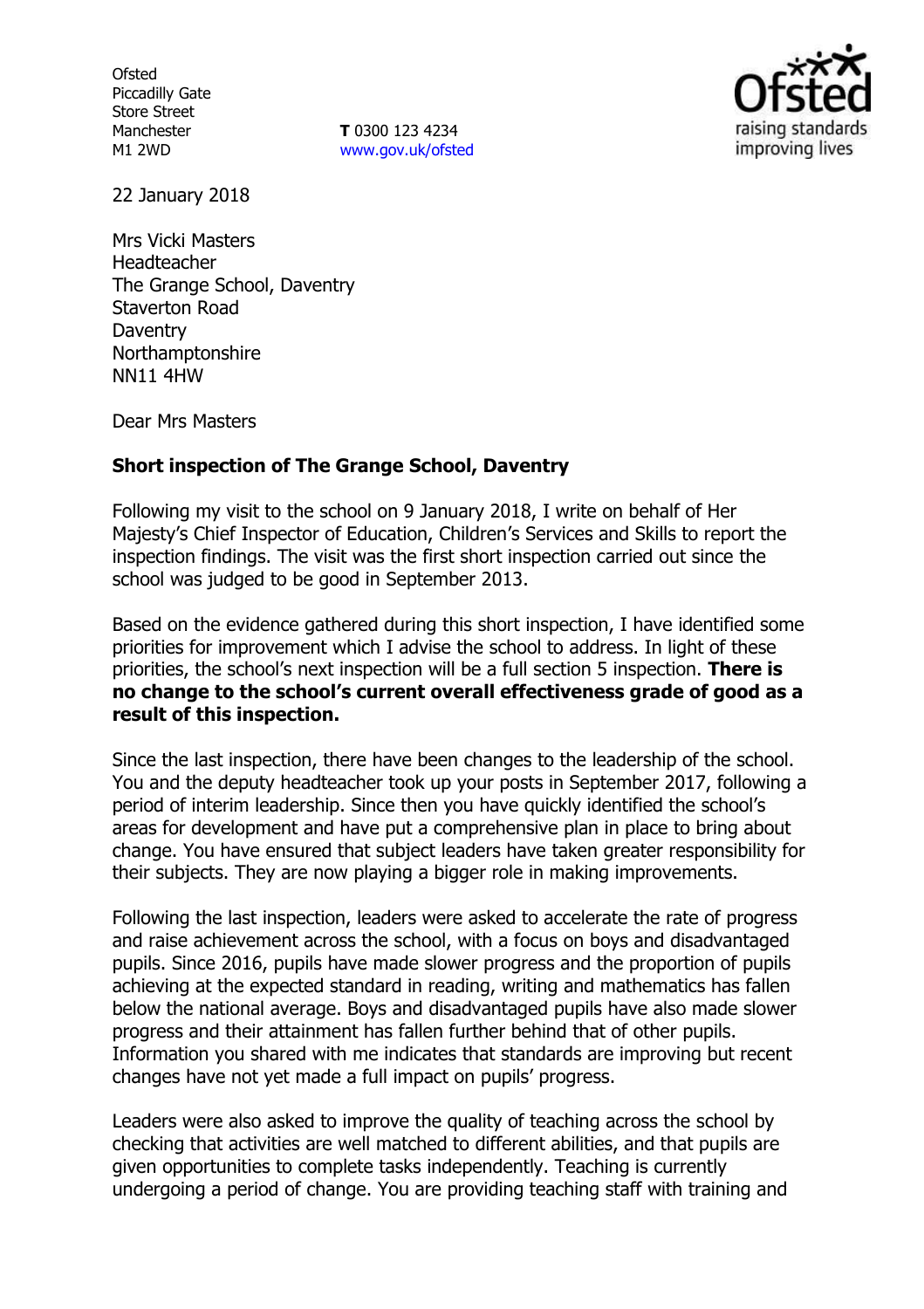

development opportunities to develop their skills. Teachers are beginning to use the information they have about what pupils already know to plan for their different needs. However, this is not consistent throughout the school. At times, teachers do not provide pupils with enough opportunities to develop their skills. Sometimes, teachers set tasks that are too challenging. Some pupils do not understand what they have to do and miss out on what they should be learning.

Pupils are enthusiastic about the school. They said that there is always someone to talk to if they have a problem. Pupils feel confident that, if something is wrong, adults will help them to sort it out. A wide range of clubs are available for pupils, including fencing, drama, cooking, art and science clubs. Pupils are supportive of each other. They are kind and polite, opening doors for adults and visitors. Pupils willingly talk about their learning and are keen to show what they have learned.

Parents are very positive about the work of the school. Parents I spoke with said they felt well supported by the school. They said that, on the rare occasions they have had a concern, it had been dealt with quickly and effectively by staff. Parents feel that their children are happy and safe at school.

Staff feel well supported by the new leadership team. They feel that professional development is helping them to improve their practice, and to do their best for pupils. It is only recently that middle leaders have been given the opportunity to lead change and improvement in their subjects. They are keen to do the best they can and appreciate the opportunity they have to develop as leaders.

Governors are ambitious for the school and its pupils. They have been reflective about the recent fall in standards and have provided effective support to the new leadership team to raise standards. Governors understand that the school is undergoing a period of transition. They are taking an active role in monitoring the impact of these changes, providing the leadership team with challenge when required.

## **Safeguarding is effective.**

You and the designated safeguarding leads have ensured that systems for keeping pupils safe are thorough and robust. Records are well maintained and any new referral is cross-referenced against previous incidents. As a result, you and the safeguarding team have a good understanding of individual cases and pupils' needs.

Throughout the school, the 'Blue Butterfly' motif is recognisable to pupils to identify someone they can talk to if they have a concern. Staff are fully aware of their responsibility to pass on any safeguarding concern. They know that, whatever the incident, no matter how small, it may contribute to a bigger picture about a pupil or family.

You and the safeguarding team are determined to find and provide support for families. You are quick to put support in place through the school or local agencies when cases do not meet the local authority's thresholds for involvement. When the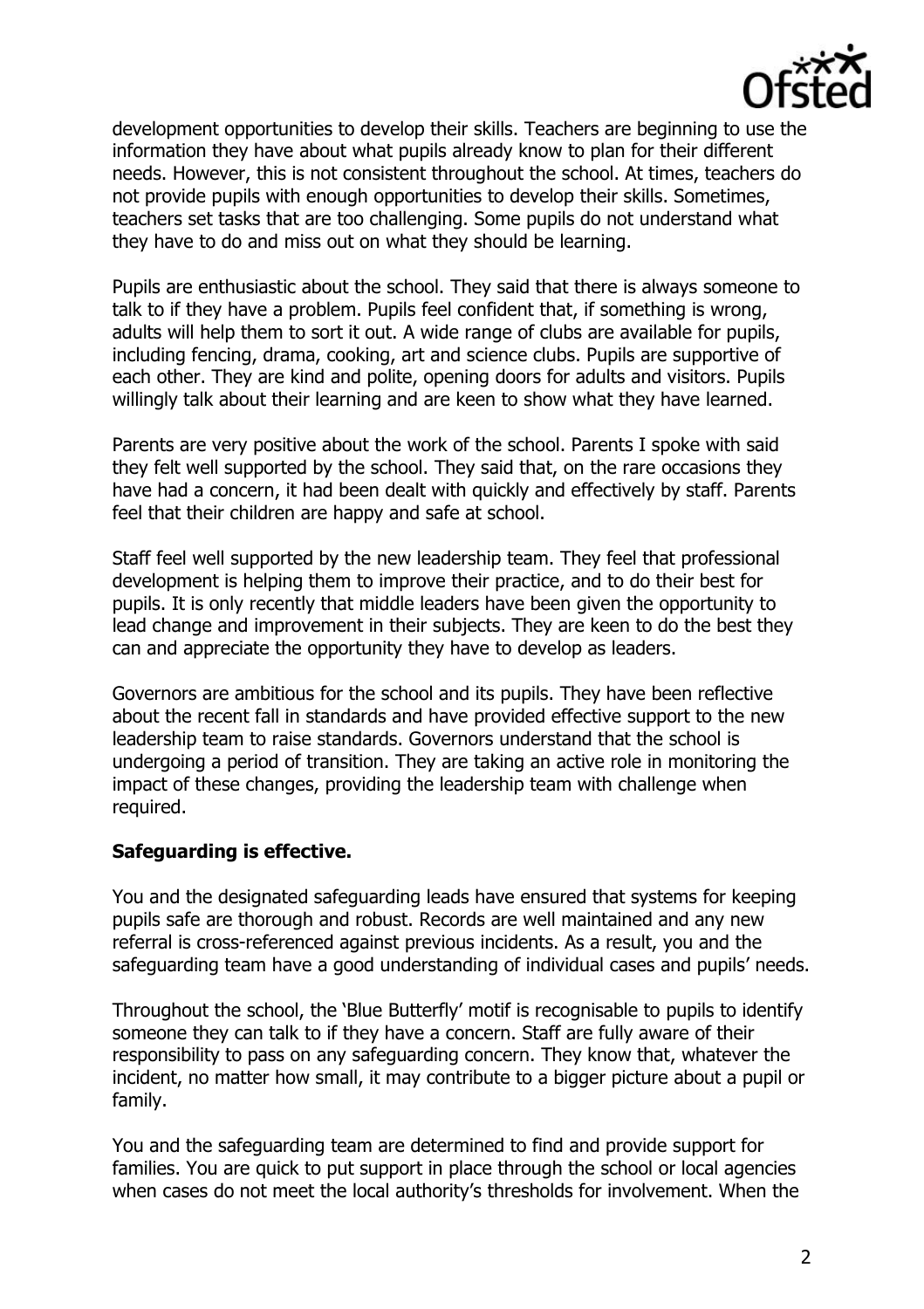

local authority is involved, you and the team are tenacious in following cases up and speaking out if you feel that support is lacking.

# **Inspection findings**

- You are encouraging teachers to think creatively about teaching and learning in their classes. Up until very recently, teachers did not use assessment information to carefully plan for pupils' needs. Because of this, pupils' needs were not always being met. There has been some improvement but tasks still can be too easy or too difficult for some pupils.
- In mathematics, the new approach to teaching is still developing. It has not yet had time to have a full impact on pupils' progress. Teachers use resources to support the development of skills in key stage 1 and pupils use these well to support their learning. In some lessons, teachers extend and develop pupils' learning further. Sometimes, however, pupils wait to be directed by the teacher and learning slows. Presentation in mathematics books is poor. This sometimes leads to pupils making mistakes as their calculations are not clear.
- You have implemented a new system to develop pupils' reading skills from September 2017. Staff encourage pupils to read a range of books and to challenge themselves to read increasingly harder texts. The school's assessment information shows that this approach is beginning to improve pupils' reading skills. Pupils are reading more frequently and more widely. The teaching of reading in lessons is sometimes limited, and does not always focus on developing pupils' comprehension skills.
- The teaching of phonics is inconsistent. Teachers do not provide pupils with enough opportunities to practise new and familiar sounds and words. The introduction of new sounds is not always obvious to pupils. Teachers do not always give pupils enough opportunities to develop their understanding of new words.
- **Pupils present their work in learning journals. This approach means that pupils** are able to make links between subjects, and use their English and mathematics skills in different subjects. Pupils' learning journals, however, showed that pupils are given few opportunities to write independently or to develop their writing skills regularly. Pupils do not always show pride in their work and their learning journals are often poorly presented.
- Staff in the early years have made significant improvements since September 2017. Early years leaders have restructured the curriculum and changed the way adults assess what children can do. As a result of these changes, staff identify children's next steps in learning. All staff then work together to provide interesting learning opportunities that match individual needs. Teachers now adapt activities to individuals, for example sending a child to complete a superhero mission that had been tailored to meet their needs. Some staff in the early years are new to their posts and to the early years. These staff are keen and participate actively, but they do not have sufficient understanding of the foundation stage curriculum to contribute fully to children's learning.